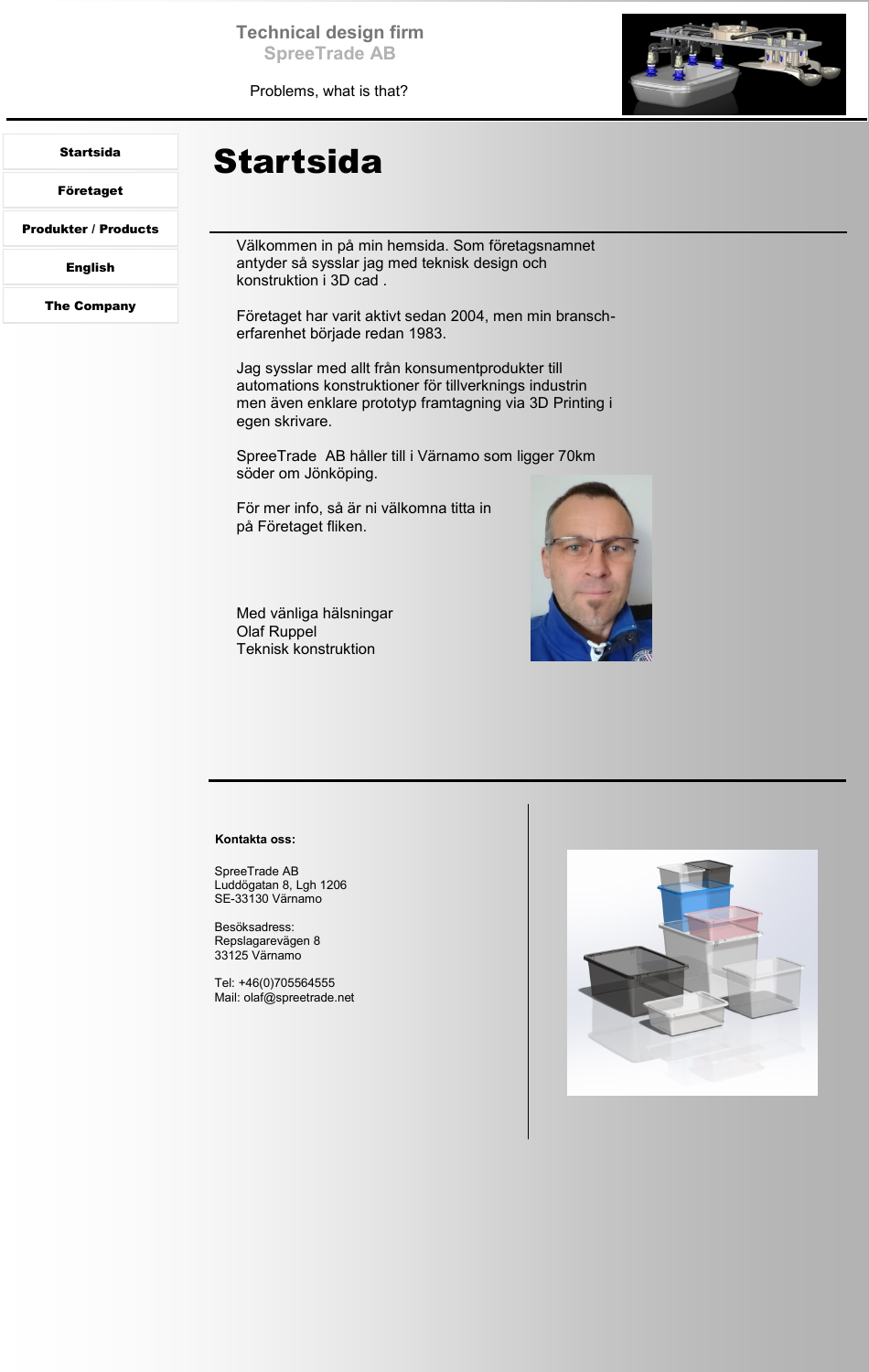Problems, what is that?



## <span id="page-1-0"></span>[Startsida](#page-0-0)

Företaget

[Produkter / Products](#page-2-0)

[English](#page-3-0)

[The Company](#page-4-0)

# Detta är företaget SpreeTrade AB

## **Välkommen till SpreeTrade AB**

SpreeTrade sysslar med konsultuppdrag inom produktutveckling, cad-konstruktion och design. Jag utför uppdrag av allt från konsumentprodukter till industriautomation.

Om Ni har en idé, så kan jag hjälpa Er hela vägen från att utveckla, ta fram prototyper, ta fram verktygsunderlag och vidare till industriautomation.

Att lösa problem faller mig helt naturligt, att jobba med design kombinerat i faktiska kunskaper inom teknik och olika kombinerande materialval, gör att vi tillsammans kan skapa väldigt unika lösningar.

Mitt kontaktnät innefattar alla från rena designers, FEM ingenjörer, alla former av tillverkningsindustri, automations utrustnings tillverkare och mycket mer.

1983 efter att ha avslutat teknisk utbildning, började jag jobba heltid som verktygsmakare i vårt dåvarande familjeföretag (TP Element AB). I mina dåvarande arbetsuppgifter ingick allt från uppritandet och konstruktionen av verktyg, tillverkningen av dem till själva provkörningen i en av våra formsprutor.

Kontentan av allt jag gjort är mycket enkel, gör svåra saker enkelt och förenklar allt komplicerat.

Viktig att notera, allt jag gör åt er, är under total sekretess.

Kunder:

[Ranvik industrier AB](http://ranvikindustrier.se/) [Nordiska Plast AB](http://www.nordiskaplast.se/sv/) [VMV](http://www.gnosjoandan.com/made/sv/foretag?c=246-V%C3%A4stenhaga+Maskin+%26+Verktyg) [Belas AB](http://belas.se/sv/) [Innosnow AB](https://innosnow.com/) **[Talent Plastics AB](http://www.talentplastics.se/sv/default)** [MFAB](http://www.mfab.se/sv/) [Limac Plast AB](http://www.limacab.se/) [RostiGP AB](https://www.rosti.com/about-rosti/global-presence/rosti-gp-sweden/)

Och många fler.

### **Kontakta oss:**

SpreeTrade AB Luddögatan 8, Lgh 1206 SE-33130 Värnamo

Tel: +46(0)705564555 Mail: olaf@spreetrade.net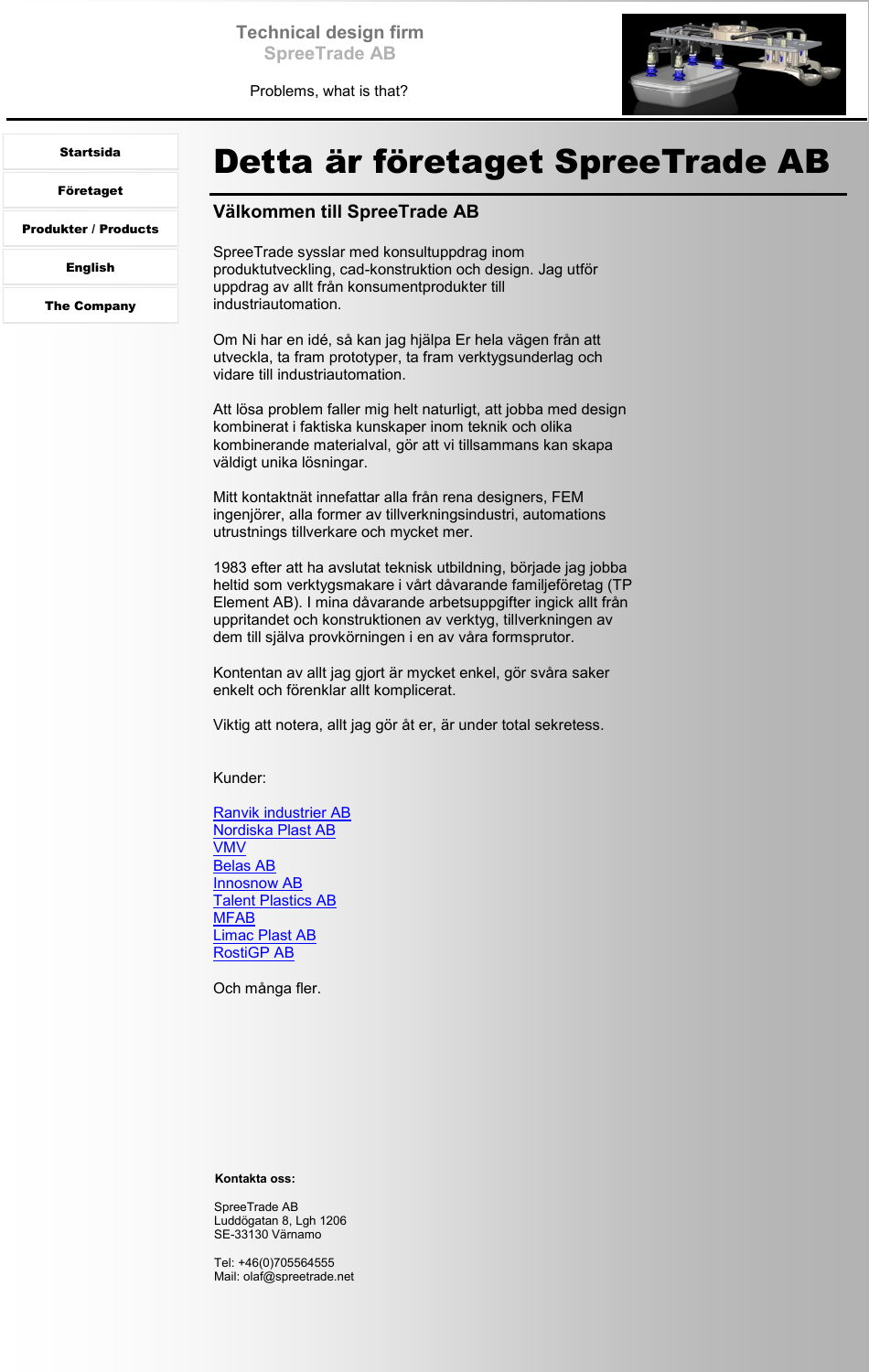**Technical design firm SpreeTrade AB**

Problems, what is that?



## <span id="page-2-0"></span>[Startsida](#page-0-0)

[Företaget](#page-1-0)

Produkter / Products

[English](#page-3-0)

[The Company](#page-4-0)

# Produkter / Products

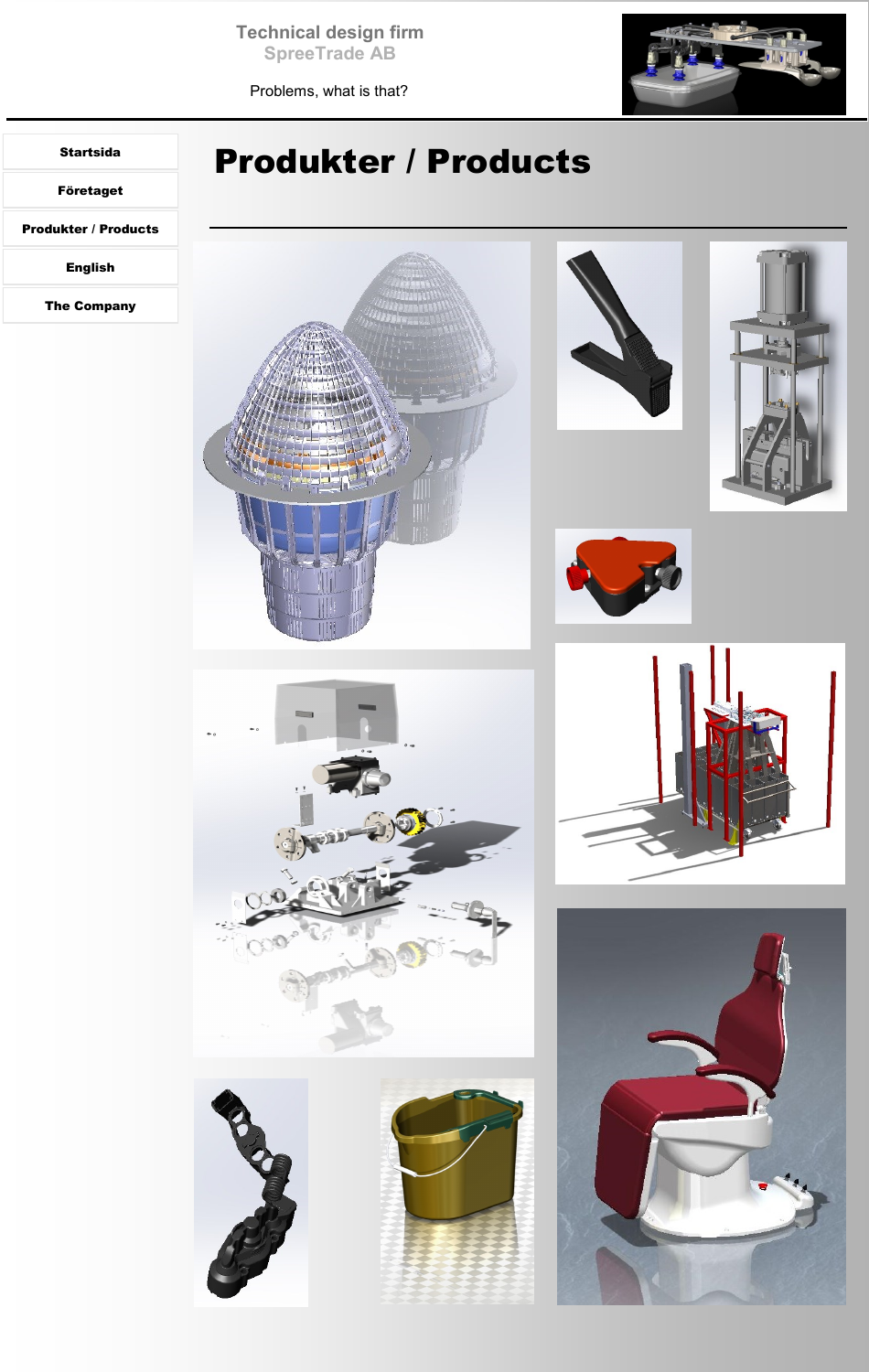**Technical design firm SpreeTrade AB**

Problems, what is that?



### <span id="page-3-0"></span>[Startsida](#page-0-0)

[Företaget](#page-1-0)

[Produkter / Products](#page-2-0)

English

[The Company](#page-4-0)

## Welcome

Welcome to my website. As the company name announces, I am working with technical design in 3D cad.

The company has been active since 2004, but my experience in the industry began back in 1983.

I deal with everything from consumer products to automation designs for the manufacturing industry and also simpler prototypes via 3D printing in my company's printer.

SpreeTrade AB is based in Värnamo located 70km south of Jönköping in Sweden.

For more info, you are welcome to Visit the ICT tab.

Best regards Olaf Ruppel Technical designer



#### **Contact:**

SpreeTrade AB Luddögatan 8, Lgh 1206 SE-33130 Värnamo

Visiting adress: Repslagarevägen 8 33125 Värnamo

Phone: +46(0)705564555 Mail: olaf@spreetrade.net